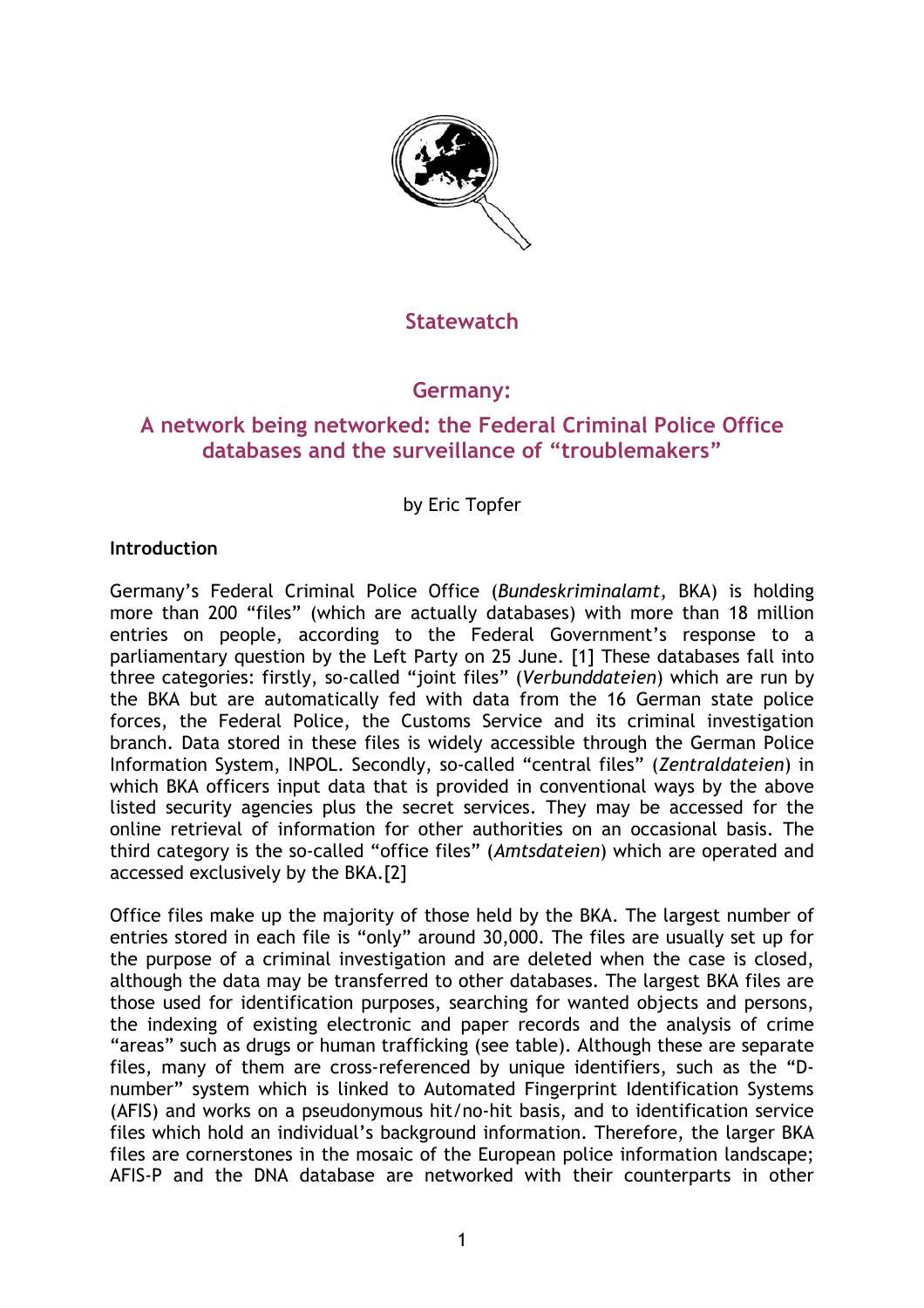countries under the auspices of the Prüm Treaty, and there are search files for objects and persons and these are sources from which the BKA'S SIRENE officers feed the Schengen Information System. AFIS-A contains, among others, the German contribution to the EURODAC database, and the major files on human trafficking or money laundering are likely to ease Europol's appetite for information being harvested through its analysis work files.

#### **"Troublemaker" files in trouble?**

Most controversial are three databases on so-called violent offenders which were set up as "joint files" in 2001. Their blueprint was the "violent offender sport" (*Gewalttäter Sport*) database, the so-called "hooligan file" in which data on 11,245 persons was stored in June 2009. This database has a special status as it is operated on behalf of the BKA by the Central Information Point Sport (*Zentrale Informationsstelle Sport* – ZIS), a special unit of the Northrhine Westphalia state police. Although the file's name suggests that it holds information on violent offenders, many of its entries do not refer to individuals who have been convicted of a crime but rather to people who have received a ban or were subject to stop and search procedures at football matches. A few months after the installation of the "hooligan file" three other databases on "politically motivated violent offenders" were installed: LIMO on "violent offenders left" (1,866 entries in June 2009), REMO on "violent offenders right" (1,328 entries) and AUMO which targets "politically motivated crime by foreigners" (154 entries). [3] Anyone whose data is stored in these databases might experience serious consequences: their freedom of movement might be curbed when they are ordered to register in-person at their local police station on a daily basis (e.g. for the duration of international football competitions), when they are prohibited from leaving the country or when they are visited by police at so-called "troublemaker addresses", in their homes or at work. Moreover, their patterns of movement might be profiled and discreetly recorded at police checkpoints.

The legality of the "hooligan file" was recently successfully challenged. The Lower Saxony state court argued that it was created by order of the Federal Interior Ministry without hearing the views of the 16 states despite the fact that it is a joint file involving their interests. Before the recent national elections the Liberal Party demanded a watertight legal basis for the database and clear criteria on whose data was to be stored in it. The Federal Data Protection Commissioner predicted that the final outcome will affect other files on "violent offenders" as well. The appeal is still pending at the Federal Administrative Court but the Conference of German Interior Ministers has already declared its intention to authorise the database. However, it is doubtful that this will change the nature of the "violent offender" database. The Federal Government has already defended the "prognostic relevance" of discretionary risk assessments by individual police officers that are the basis for the storage of personal data in the database. [4]

#### **The surveillance of anti-globalisation protest**

A fourth "troublemaker" database operated by the BKA is IGAST, on "violent troublemakers who are active internationally" (*international agierende*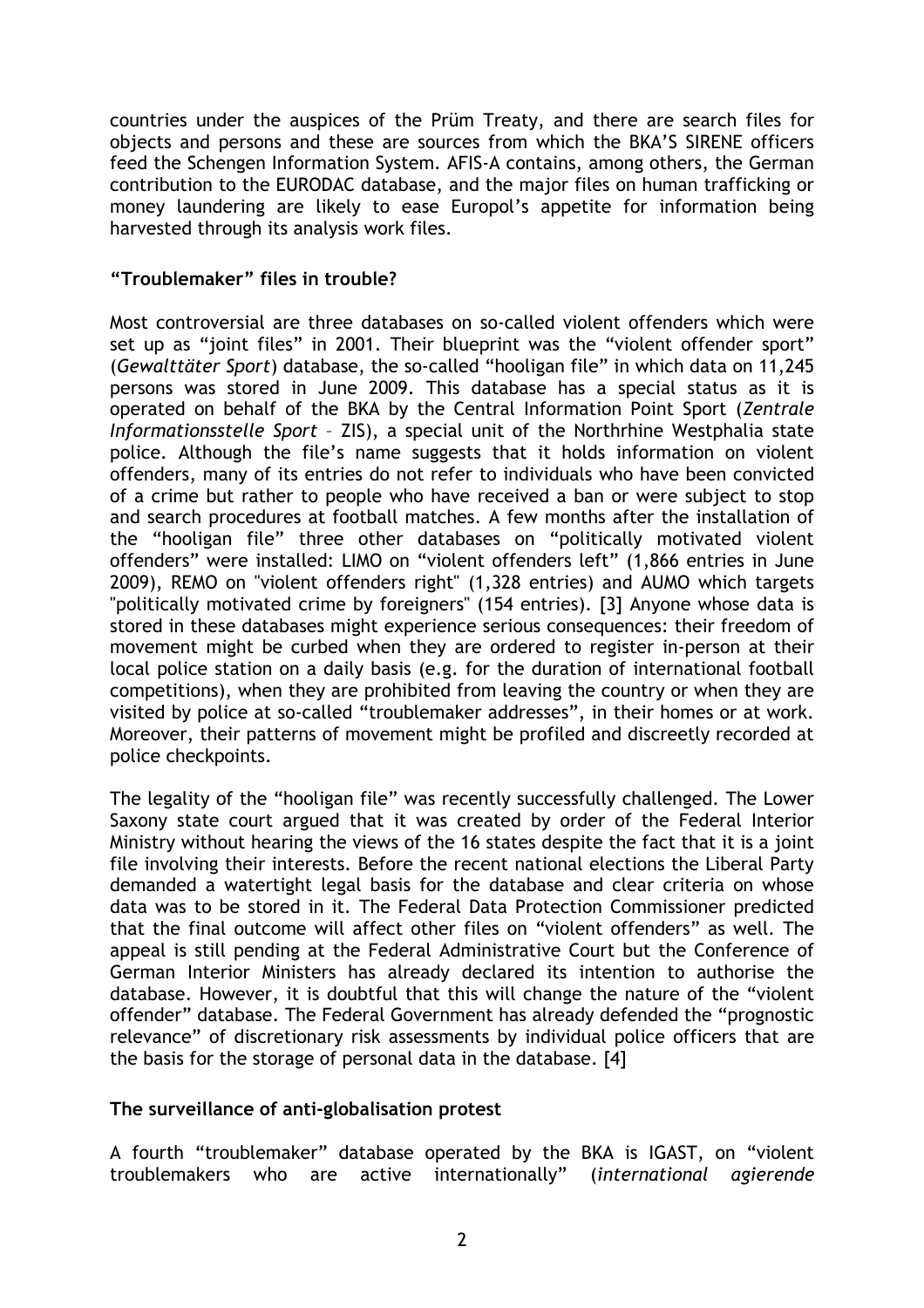*gewaltbereite Störer*) which has existed since 2003. In contrast to the other troublemaker files, IGAST is a central database which collects and analyses information in the context of "Globalisation-issues". In June 2009 information on 2,966 persons was stored in this database. Only ten per cent of the entries refer to "potential troublemakers", (i.e. those who have been arrested or registered in the context of violent protests against globalisation in Germany or abroad). All other entries are on contacts, witnesses or police informers. [5] Given its nature as a central database which is both manually fed with data from various national and international sources and accessed solely by the BKA branch for "State Protection" (*BKA-Abteilung ST – Polizeilicher Staatsschutz*), the political police, it is evident that IGAST has a similar purpose to Europol's Analysis Working Files, (i.e. the harvesting and mining of information to understand networks and reveal their social relationships).

However, in exceptional times the IGAST files become a leaky container. During the Strasbourg NATO summit in April 2009 the BKA's political police submitted information on 232 people whose data was stored in IGAST – the complete list of those deemed "troublemakers" – to their French colleagues, plus additional information on more than 400 people received from foreign sources. Although the French were asked to use the transferred data solely for the purpose of policing the summit and to delete the data by July, the conditions for this cross-border data transfer was based on the mutual trust of police officers – and therefore beyond democratic control. In effect, more than 100 protestors were hindered in crossing the German-French border and attending demonstrations in Strasbourg. [6]

A few days before the start of the next major summit, the G8 in L'Aquila in July 2009, it was revealed that ten people arrested eight years ago at the G8 summit in Genoa still had their data held in BKA files, five of them in IGAST. [7] The Federal Data Protection Commissioner's 2001/2002 annual report discloses information about the international information-sharing process during the Genoa G8 summit: the BKA's political police, having transferred data on 191 people to their Italian counterparts in advance of the summit, received information on protestors who were either arrested or recorded at a police check point in the summit's aftermath.

While data on those arrested was stored in the "internal security" joint file (see table), the latter were put in the "Global" central database, a predecessor of IGAST. After the brutal police raid on Genoa's Diaz School, where sleeping protestors were beaten and arrested by an out of control Italian police force, the Data Protection Commissioner recommended that data received from foreign sources should only be stored for a short period of time and should only be held for longer after careful consideration. The BKA said that the effort involved in such a procedure would be disproportionate; usually, they responded, reconsideration only takes place when people exercise their right of access and demand the deletion of the data held in police databases. [8] In the case of IGAST, those who do not know their rights or don't exercise them will have their data reconsidered for the first time ten years after the date of its entry – deletion is not guaranteed. [9]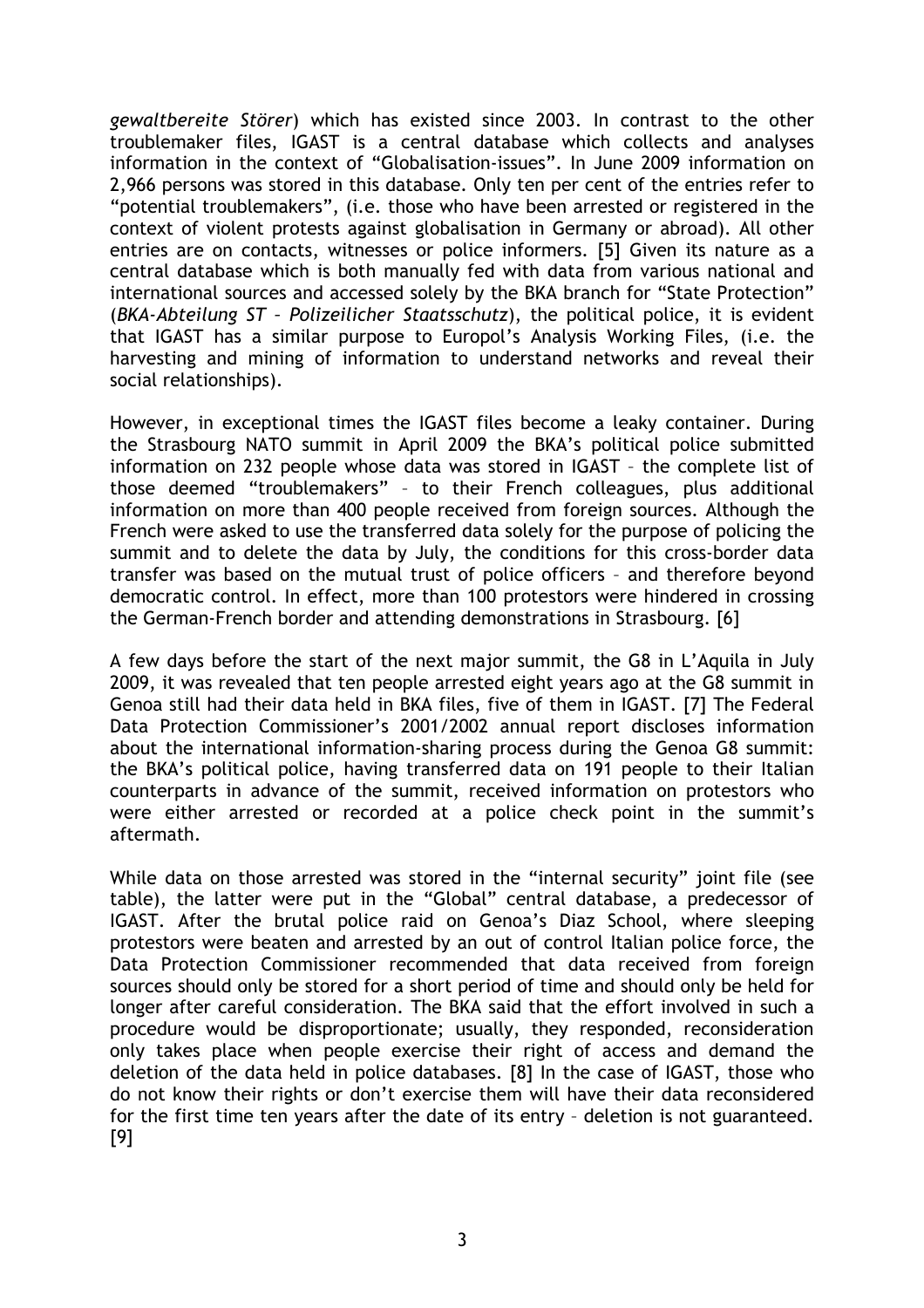#### **A model for of Europe?**

Despite the serious risk that people who have been victimised by the police can be categorised as "troublemakers", German officials aim to Europeanise their model of protest surveillance. On 12 October 2007 the Federal Council (*Bundesrat*, the chamber of the 16 German states, represented by their governments) stated that:

*the creation of a European database on violent offenders who are active internationally is essential in order to target measures against persons who are prepared for violence in their homelands [travel bans are mentioned explicitly] or at the locations of events.* 

Moreover, they note that a "general improvement in information sharing on violent offenders who are active internationally is urgent" to support the policing of major events. The Federal Council suggested making use of either Europol's computer systems or the Schengen Information System, or to network existing or newly created national databases by drawing on the Prüm Treaty to guarantee the crossborder availability of "standardised data". The Federal Government was asked to work towards the creation of a European database on "violent offenders who are active internationally".

The background to the initiative was the G8 summit hosted by Germany in June 2007 in Heiligendamm. According to the Federal Council more than 20 per cent of the 646 people arrested at the summit were foreigners. Officials complained of deficits in international information-sharing which was said to be sporadic and nonstandardised.

Several countries were accused of not having responded to "official requests" for information on potential "troublemakers". The Federal Council hopes that the creation of a central database operated by Europol will complement Europol's computer systems and make such information accessible even to ordinary police officers. However, the officials are aware of legal problems related to this idea because, according to the Europol Convention, its files are only available to Europol officers, national liaison officers in The Hague and EU Member States' central police agencies. Therefore, the Schengen Information System and the Prüm mechanism were suggested as alternatives, although the original conclusion, dating back to a proposal made by two German states in August, only mentioned Europol.

How the process concluded is unknown because the outcomes of key meetings of the Conference of German Interior Ministers and its sub-committees on policing, which assessed the Heiligendamm summit, are secret. Interestingly, Peter Altmaier, State Secretary of the Federal Interior Ministry, was already proposing the creation of a European "troublemaker" database at the EU Justice and Home Affairs Council meeting on 18 September 2007 – one month before the Federal Council officially requested the Federal Government to push the issue at the European level. The Federal Council also took the opportunity of widening the scope of their proposal - in addition to political summit meetings they also suggested that "international sport and cultural events" could be protected by filing "troublemaker's" data. [10]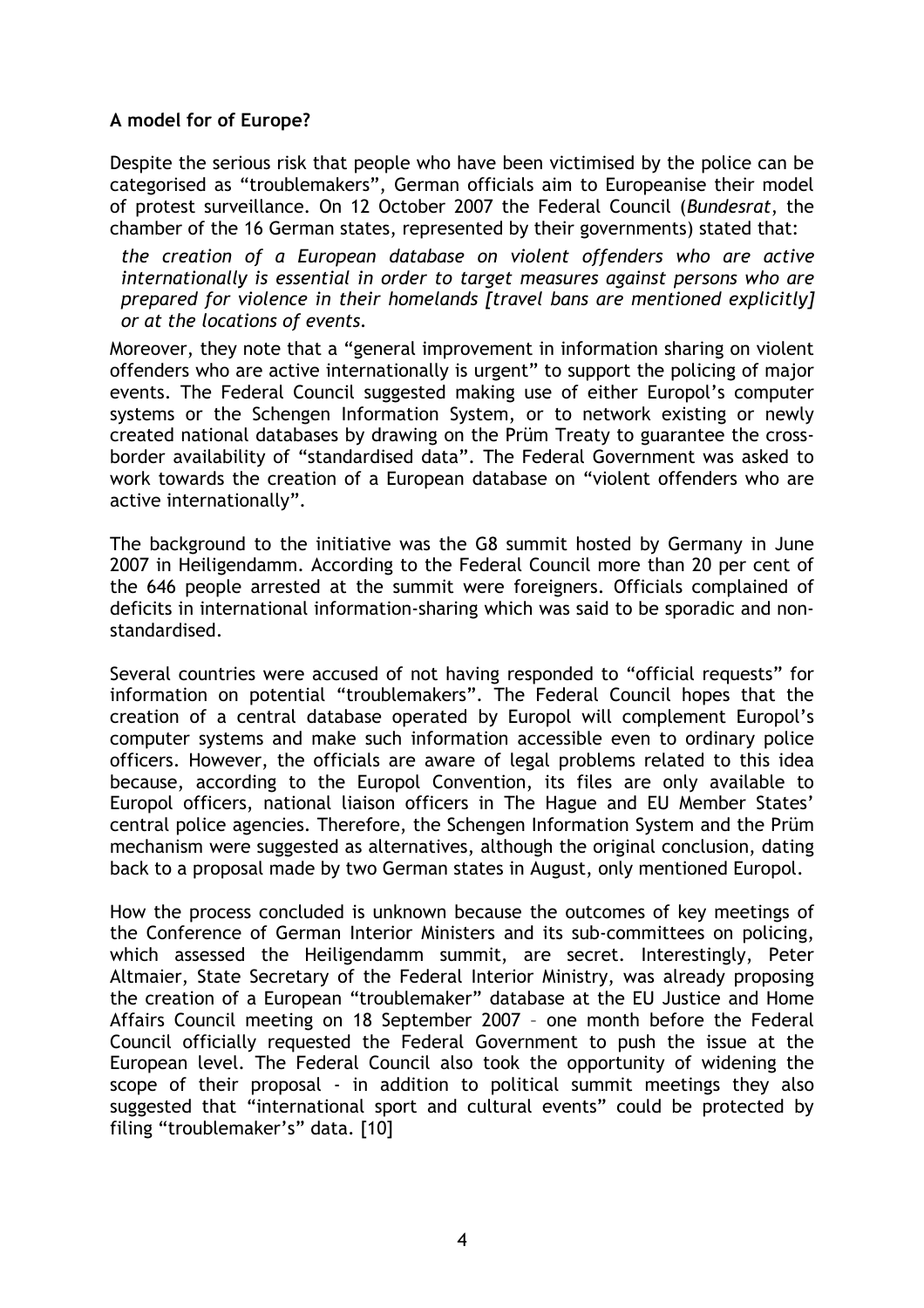Meanwhile, the issue of information-sharing was discussed several times by the JHA Council and some of its working parties, and it is apparent that it is the Schengen Information System rather than Europol's databases that will be used for the exchange of information on alleged "troublemakers" through the creation of a new data category. Given the legal, organisational and technical obstacles, the project is not likely to be realised in the near future. However, it is evident that the BKA's files will play a crucial role in feeding a new database.

**Top 15 BKA Databases**(except for the largest on searched objects with more than 11 million entries)

| Name of file                                                     | Type of<br>file | <b>Purpose/description</b>                                                                                                                            | in<br>operation<br>since | Number of<br>entries on<br>persons<br>(June 2009) |
|------------------------------------------------------------------|-----------------|-------------------------------------------------------------------------------------------------------------------------------------------------------|--------------------------|---------------------------------------------------|
| Identification service                                           | Joint file      | Index of fingerprints, photos, person descriptions and<br>other information on identification                                                         | 1985                     | 5,859,680                                         |
| Search for persons                                               | Joint file      | Search for persons for purposes of arrest.<br>localisation, observation and surveillance                                                              | 1993                     | 4,456,968                                         |
| KAN - Index of criminal<br>investigation records                 | Joint file      | Index of files held by federal and state police forces<br>on suspected offenders in cases of "serious crimes"<br>or crimes with trans-state relevance | 1983                     | 4,345,009                                         |
| $AFIS - P$                                                       | Joint file      | Automatic fingerprint identification system for person<br>identification                                                                              | 1993                     | 2,544,434                                         |
| Database of digitalised<br>fingerprints and palm<br>$prints - P$ | Joint file      | Collection of fingerprints and palm prints collected by<br>BKA, Federal Police and Customs Service                                                    | 2004                     | 2,221,000                                         |
| Index of BKA records                                             | Central<br>file | Index of criminal investigation records held by the<br>BKA which are not listed in the joint index of criminal<br>investigation records               | 1985                     | 2,193,815                                         |
| <b>VISA-KzB Process</b>                                          | Central<br>file | Research and analysis in the area of visa application<br>cross-agency consultations                                                                   | 2009                     | 2,064,550                                         |
| Counterfeit money                                                | Joint file      | Combating counterfeiting of money                                                                                                                     | 2001                     | 1,832,442                                         |
| <b>DOMESCH</b>                                                   | Joint file      | Combating human trafficking and document fraud                                                                                                        | 2001                     | 1,572,656                                         |
| <b>Internal Security</b>                                         | Joint file      | Prevention and investigation of politically motivated<br>crime of trans-state or international relevance                                              | 1980                     | 1.571.914                                         |
| <b>FDR</b>                                                       | Joint file      | Combating drug crime                                                                                                                                  | 2008                     | 1,397,823                                         |
| Analysis Drugs                                                   | Joint file      | Combating organised drug crime                                                                                                                        | 2001                     | 1,030,529                                         |
| $AFIS - A$                                                       | Central<br>file | Automatic Fingerprint Identification System for<br>identification of asylum seekers                                                                   | 2000                     | 672,281                                           |
| <b>DNA Analysis File</b>                                         | Joint file      | DNA database                                                                                                                                          | 1998                     | 795,232                                           |
| Imprisonment File                                                | Joint file      | Documentation on persons in prisons                                                                                                                   | 1993                     | 518,630                                           |

### Footnotes

*1. Parliamentary Document BT-Drs. 16/13563, 25 June 2009 (the source for figures on files, including the attached table, except when otherwise noted).* 

*2. Parliamentary Document BT-Drs. 16/2875, 6 October 2006.* 

*3. Parliamentary Document BT-Drs. 16/13563, 25 June 2009.*